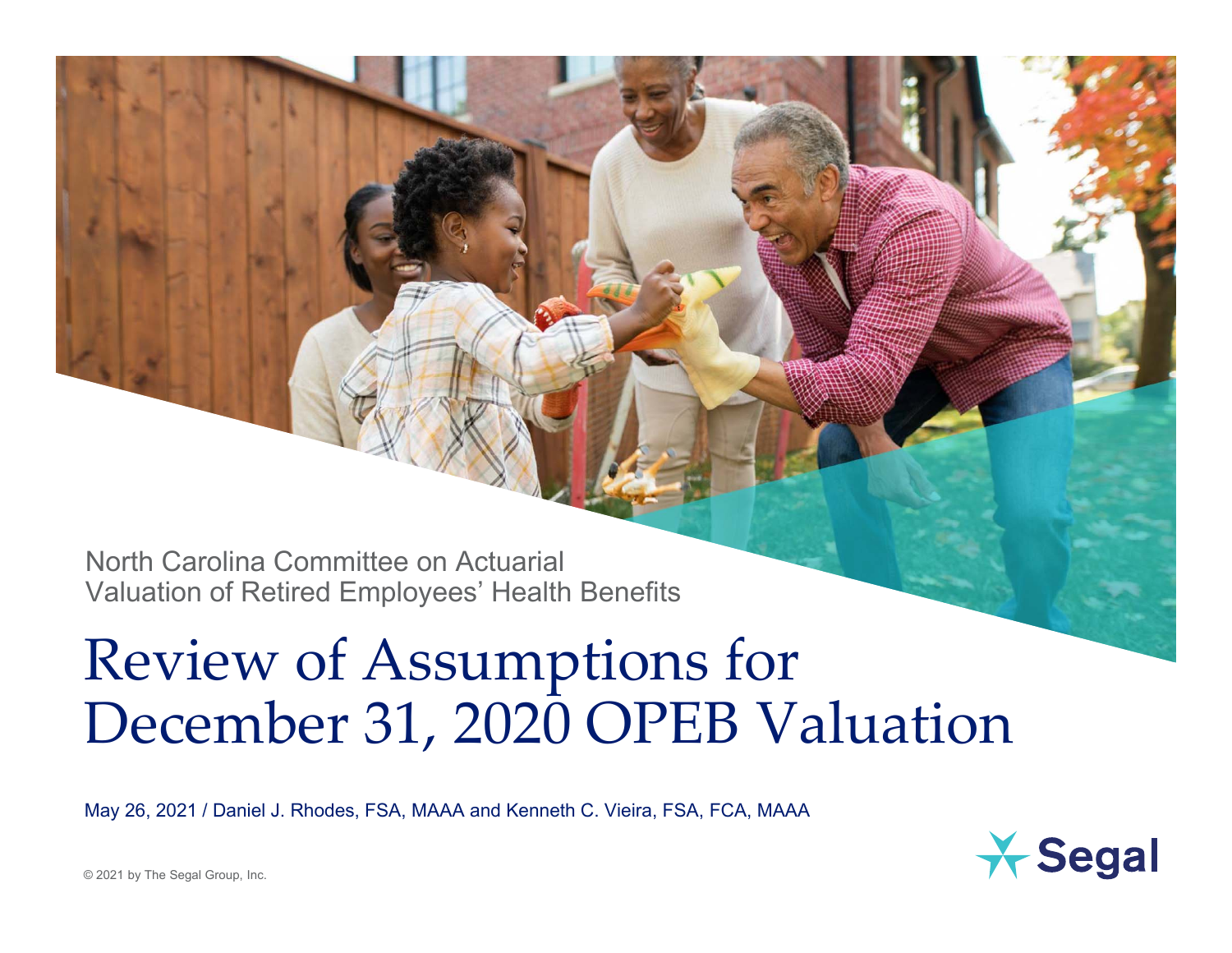#### OPEB Actuarial Valuation Assumptions for the December 31, 2020 Valuation

- **1.**Valuation Purpose
- **2.** Accounting and Funding Methodology
- **3.** Assumptions/Methods set by the State Periodically
- **4.** Assumptions set by the Health Actuary Annually
- **5.** Assumptions set by the Health Actuary Periodically
- **6.** GASB 74/75 Assumptions/Methods for Accounting
- **7.**Discount Rate
- **8.** Assumptions/Methods for Funding
- **9.** Other Items and Committee Concerns
- **10.** High-Level Timeline



1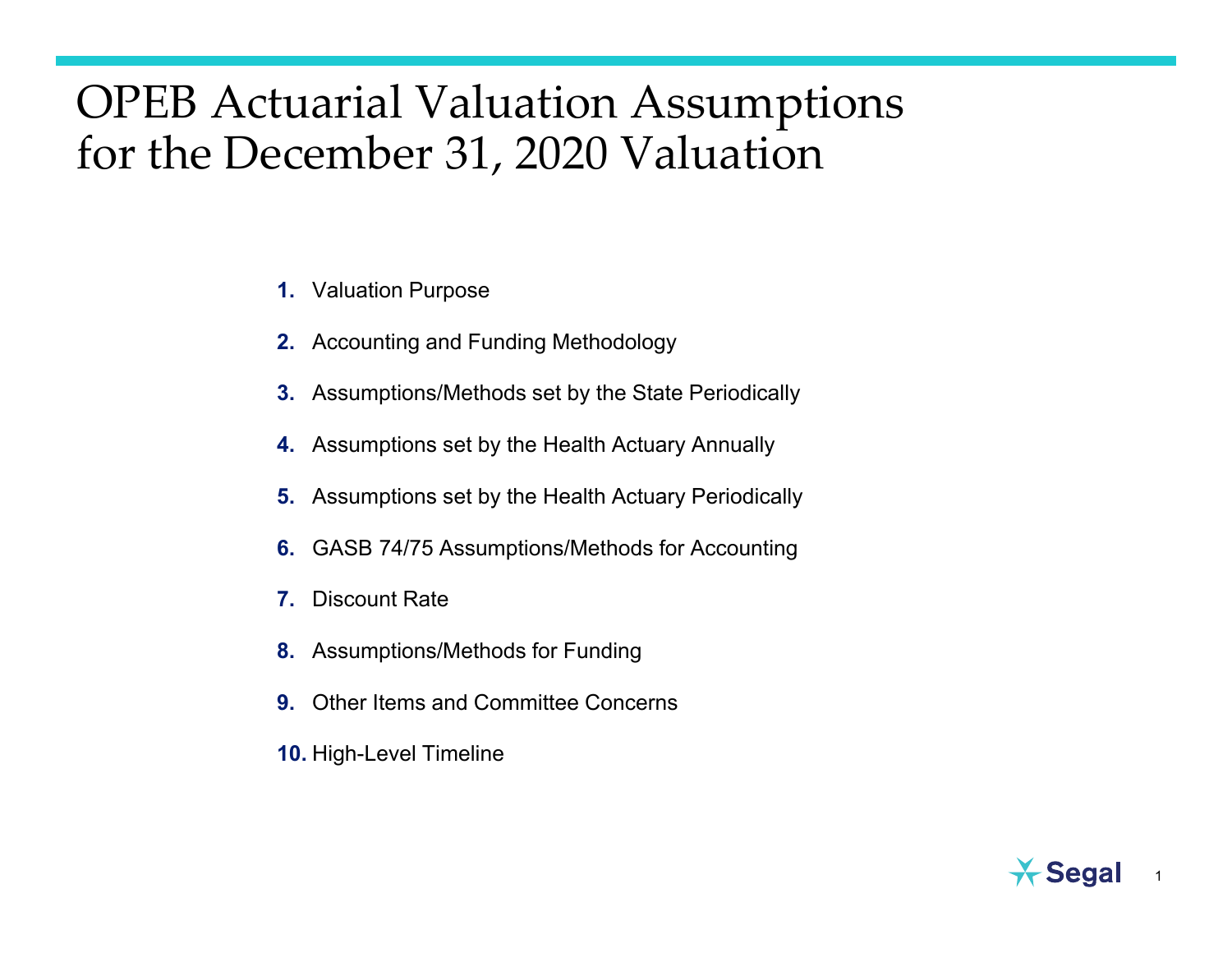#### Valuation Purpose

#### **GASB Statements 74 and 75**

- Measure State obligations to provide other postemployment benefits (OPEB)
- Provide information for the Plan Audit (GASB 74)
- Determine the Actuarially Determined Contribution (ADEC)
- Annual OPEB Expense for fiscal 2022, and fiscal 2022 disclosure information (GASB 75)
- Provide exhibits useful for preparing required financial statement recognition and disclosure items

#### **Dates for this valuation**

- Valuation Date is December 31, 2020
- Measurement Date is June 30, 2021
- GASB 74 Reporting Date is June 30, 2021
- GASB 75 Reporting Date is June 30, 2022

#### **Deliverables for this valuation**

- 2021 GASB 74 report (late August)
- 2022 GASB 75 report, with allocations (late February)
- Auditor requests (as needed)

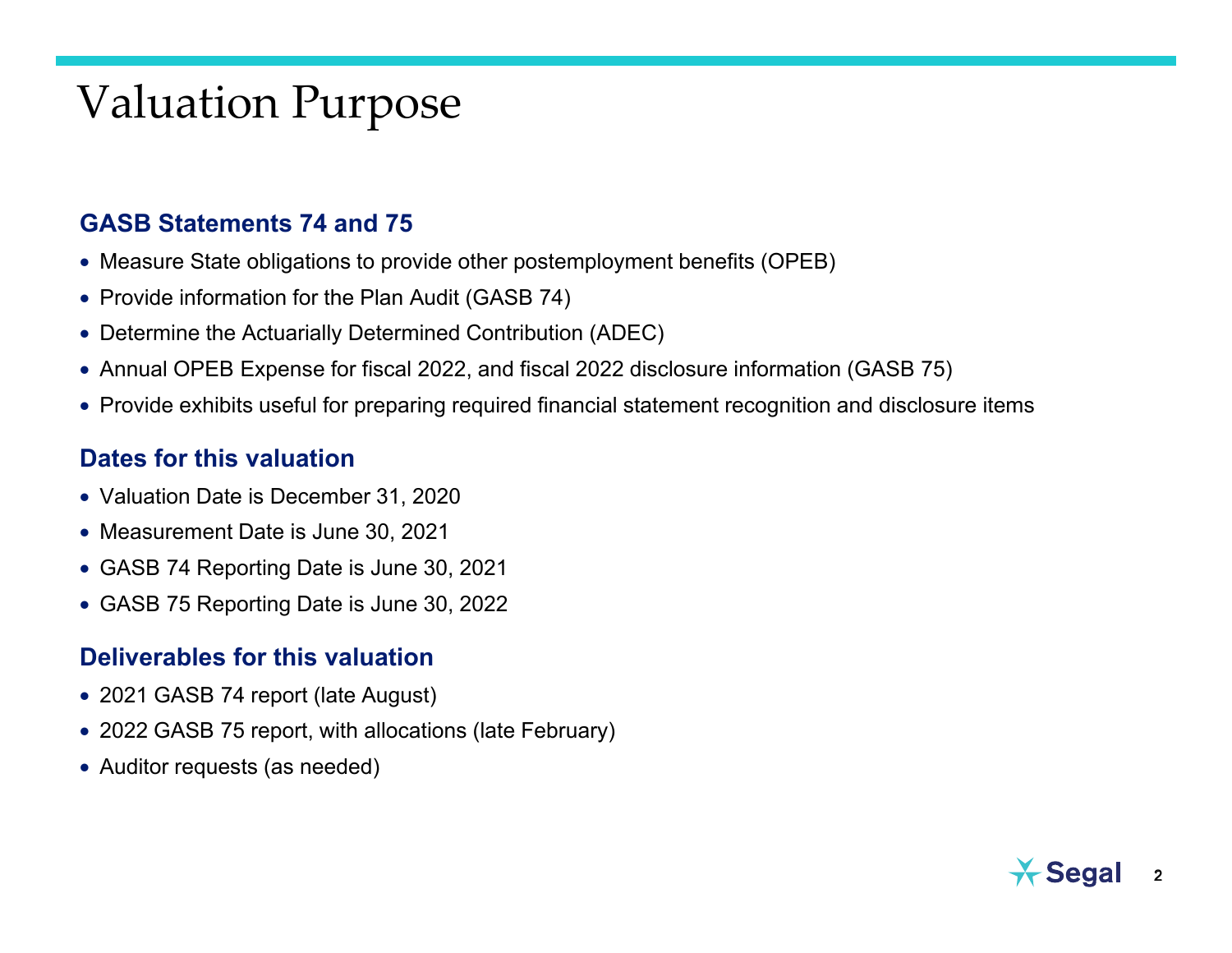# Accounting and Funding Methodology

#### **GASB 75 Budgeting Methods for Expense**

- Mandated by GASB 75
- Actuarial cost method Entry Age Level Percent of Pay
- Asset valuation method market value
- Recognition of Changes in Net OPEB Liability
	- Plan changes are recognized immediately
	- Asset gains and losses are recognized over 5 years
	- Other changes are over 6 years (Total Future Service/All Participants)

#### **Funding Assumptions and Methods for the Actuarially Determined Contribution (ADEC)**

- Current funding policy is essentially a pay-as-you-go process
	- Occasional ad hoc payments, such as \$475 million transfer in FY 2020
- The ADEC is not required, but is a measure of how large the contribution would be if the Plan were to be pre-funded
- The State can periodically reset the method for calculating the ADEC
- Demographic assumptions are generally the same as for GASB, but the ADEC can be based on a different cost method and the discount rate can differ
- Decisions about the ADEC are after the assumptions section

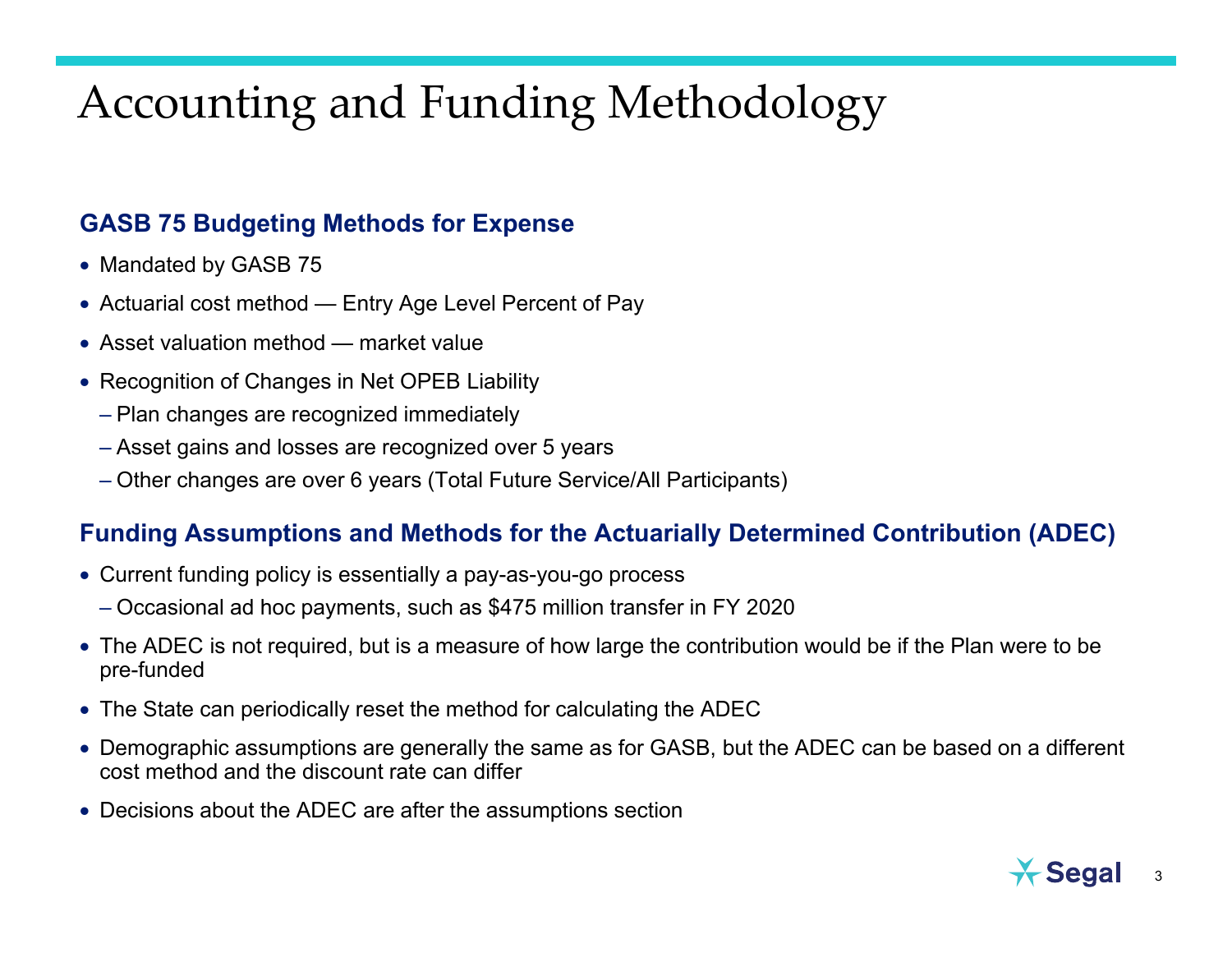# Assumptions/Methods set by the State Periodically

- Relationship between Valuation Date, Measurement Date and Reporting Date
- Demographic and Certain Economic Assumptions
	- Should be consistent with the pension plan valuations
		- Update in OPEB valuation when changes are adopted for pension valuations
	- Typically reset every five years in a study by the pension actuary, and approved by the State for use
	- Pension actuary presented results of new experience study in December 2020
	- Results to be used in December 31, 2020 pension valuations
	- Various changes to demographic and economic assumptions (described on following slides)
- Determination of Basis for Allocation of Costs to Agencies
- Funding Policy for the Actuarially Determined Contribution
	- Actuarial Cost Method
	- Discount Rate (Long-term Rate of Return or Discount Rate for GASB 75)
	- Amortization Period (Years, Level \$ or Percent of Pay, and Open/Closed)

If the State were to consider prefunding OPEB liabilities, we would have further discussion on methods and assumptions for funding calculations.

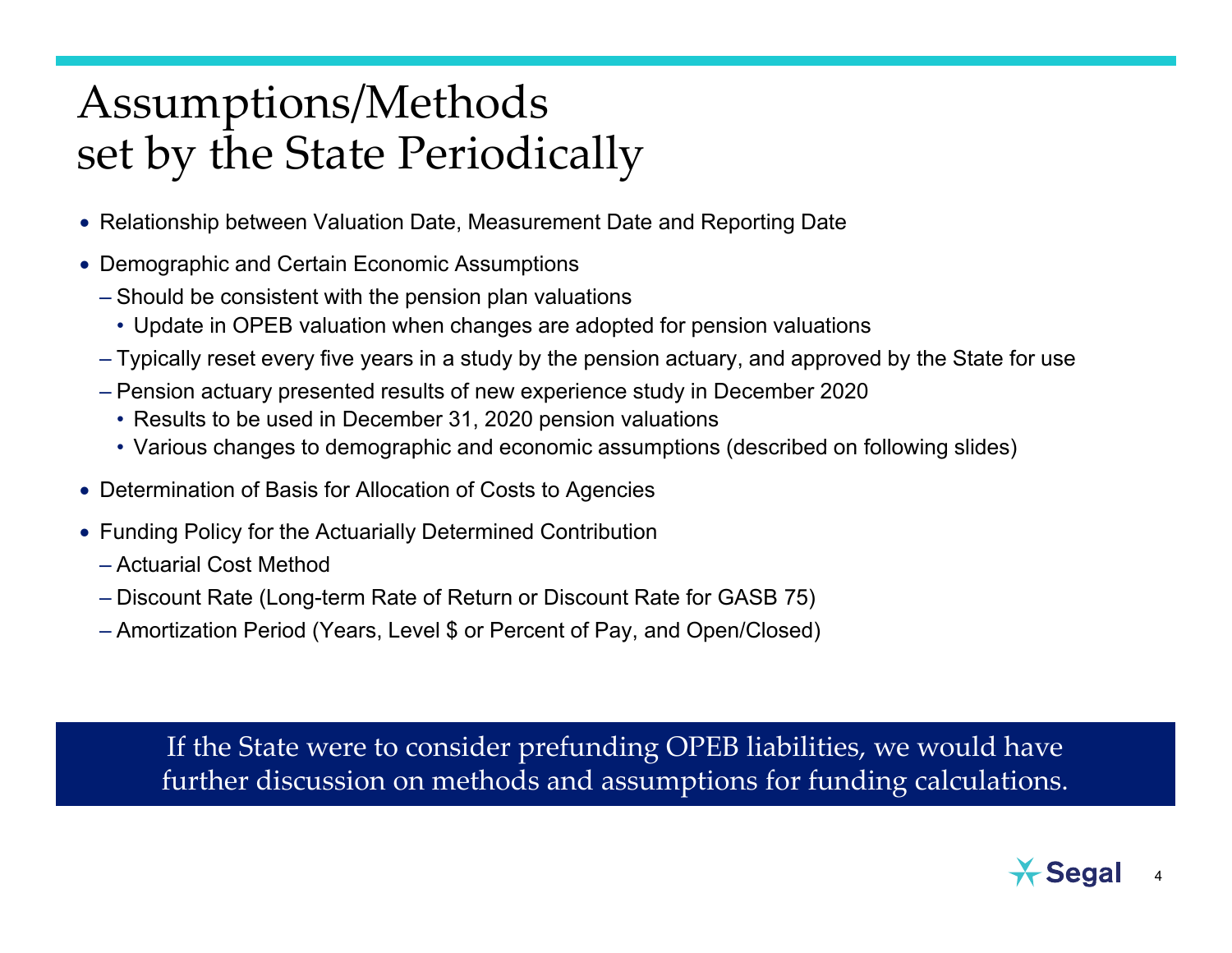# Pension Economic Assumptions set by the State Periodically

|                                                         | <b>Descriptor</b>                                                                                                                                                                 | <b>December 31, 2019</b><br><b>Assumption</b>                                                                                                                                                                                        | <b>December 31, 2020</b><br><b>Assumption</b>                                                                                                                                                                                        | <b>Comments</b>                                                                                                                                    |
|---------------------------------------------------------|-----------------------------------------------------------------------------------------------------------------------------------------------------------------------------------|--------------------------------------------------------------------------------------------------------------------------------------------------------------------------------------------------------------------------------------|--------------------------------------------------------------------------------------------------------------------------------------------------------------------------------------------------------------------------------------|----------------------------------------------------------------------------------------------------------------------------------------------------|
| <b>Inflation</b>                                        | A building block<br>component for<br>several items                                                                                                                                | 3.00%                                                                                                                                                                                                                                | 2.50%                                                                                                                                                                                                                                | Experience study<br>recommends 50 basis point<br>decrease based on projected<br>lower increases in CPI                                             |
| Long-Term<br>Rate<br>of Return on<br><b>Plan Assets</b> | Investment return<br>Used for OPEB<br>Expense                                                                                                                                     | 7.00%                                                                                                                                                                                                                                | 6.50%                                                                                                                                                                                                                                | Experience study<br>recommends 50 basis point<br>decrease based on reduction<br>in assumed inflation                                               |
| <b>Assumed</b><br><b>Payroll</b><br>Growth              | General wage<br>increases<br>Used for the ADEC                                                                                                                                    | 3.50%                                                                                                                                                                                                                                | 3.25%                                                                                                                                                                                                                                | Experience study<br>recommends 25 basis point<br>decrease based on higher<br>real wage growth somewhat<br>offsetting reduction in inflation        |
| <b>Salary</b><br>Growth                                 | The salary growth by<br>individual, equal to<br>merit increases plus<br>general wage growth<br>Used for actuarial<br>cost method (Entry<br>Age Normal Level<br>Percentage of Pay) | Teachers:<br>7.55% grading down to<br>3.50%<br><b>Other Education:</b><br>7.55% grading down to<br>3.50%<br><b>Law Enforcement:</b><br>8.10% grading down to<br>3.50%<br><b>General Employees:</b><br>5.50% grading down to<br>3.50% | Teachers:<br>7.30% grading down to<br>3.25%<br><b>Other Education:</b><br>7.50% grading down to<br>3.25%<br><b>Law Enforcement:</b><br>8.05% grading down to<br>3.25%<br><b>General Employees:</b><br>6.25% grading down to<br>3.25% | Experience study<br>recommends updates based<br>on recent experience<br>Ultimate salary increases<br>lowered to match payroll<br>growth assumption |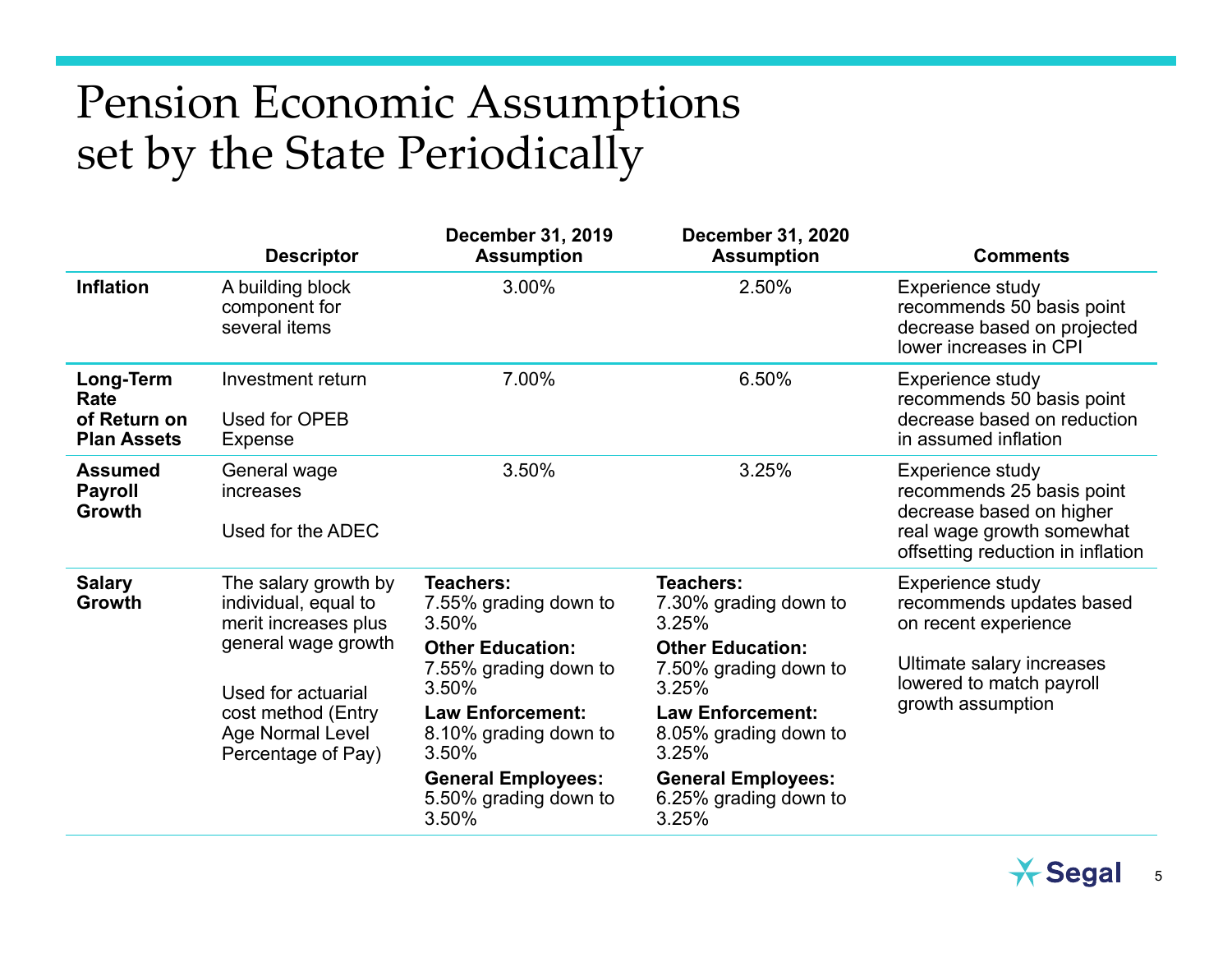# Pension Demographic Assumptions set by the State Periodically

|                                    | <b>Descriptor</b>                                                     | <b>December 31, 2019</b><br><b>Assumption</b>                                                                                                                                               | <b>December 31, 2020</b><br><b>Assumption</b>                                                                                                                                                       | <b>Comments</b>                                                                         |
|------------------------------------|-----------------------------------------------------------------------|---------------------------------------------------------------------------------------------------------------------------------------------------------------------------------------------|-----------------------------------------------------------------------------------------------------------------------------------------------------------------------------------------------------|-----------------------------------------------------------------------------------------|
| <b>Pre-retirement</b><br>mortality | Probability of death<br>while active                                  | Differing mortality for<br>Teachers/Other Education<br>and General/Law<br>Enforcement                                                                                                       | Use Pub-2010 tables,<br>based on public plan<br>experience, with<br>adjustments                                                                                                                     | New tables are<br>better fit, requiring<br>less adjustment                              |
|                                    |                                                                       | Based on RP-2014 tables<br>with various adjustments                                                                                                                                         | Separate tables for Law<br>Enforcement and<br>General (including<br>Teachers)                                                                                                                       |                                                                                         |
| Post-<br>retirement<br>mortality   | Probability of post-<br>employment death                              | Differing mortality for Law<br>Enforcement, Teachers,<br>Other Education, and<br>General Employees by<br><b>EE/Spouse and Gender</b><br>Based on RP-2014 tables<br>with various adjustments | Use Pub-2010 tables,<br>based on public plan<br>experience, with<br>adjustments<br>Separate tables for Law<br>Enforcement, Teachers,<br>and General<br>Separate tables for<br>contingent annuitants | New tables are<br>better fit, requiring<br>less adjustment                              |
| <b>Mortality</b><br>improvement    | Scale applied to tables<br>to reflect future mortality<br>improvement | MP-2015 scale                                                                                                                                                                               | MP-2019 scale                                                                                                                                                                                       | Most recent scale,<br>reflects increase in<br>mortality relative to<br>prior assumption |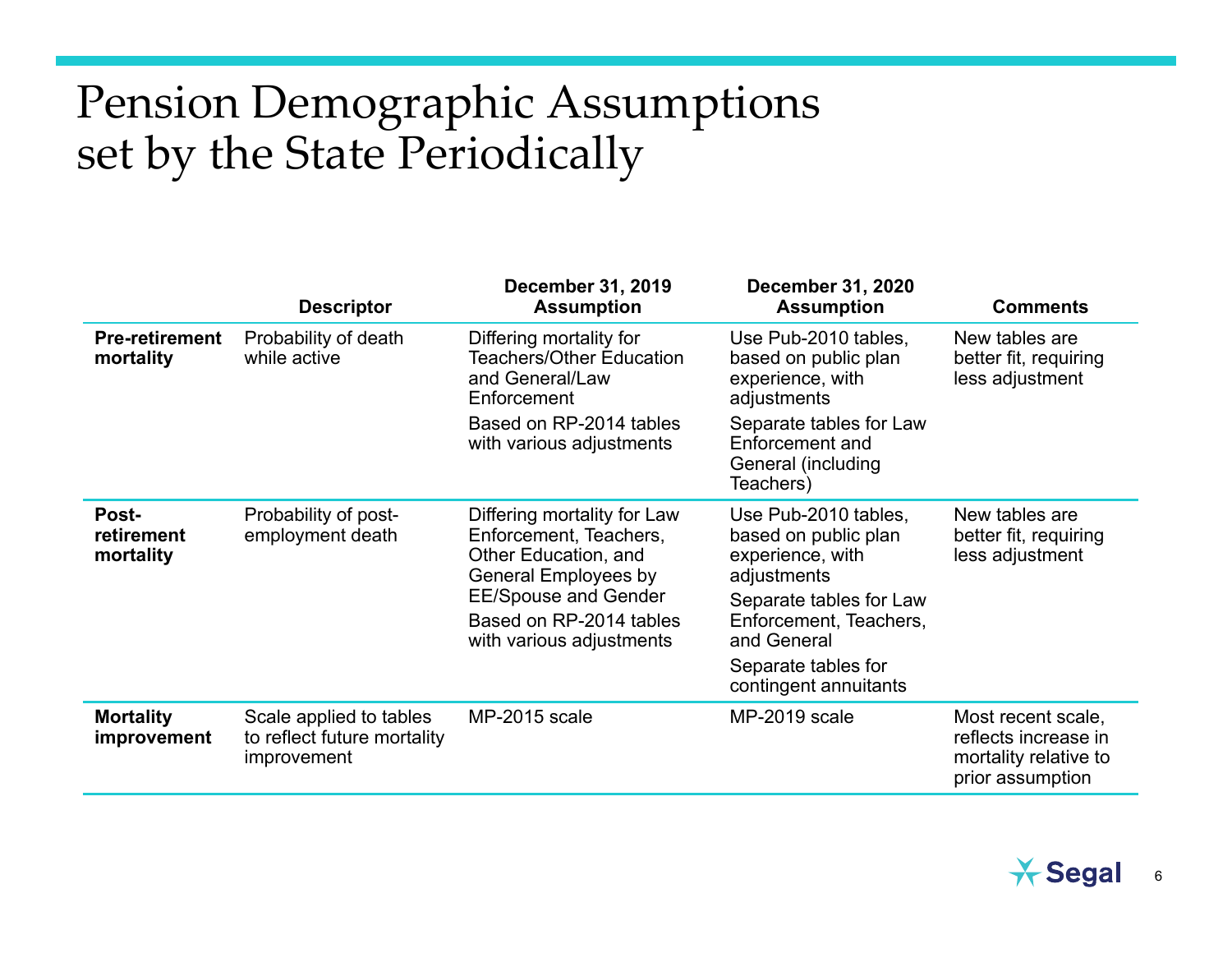# Pension Demographic Assumptions set by the State Periodically

|                          | <b>Descriptor</b>                                                                                                      | <b>December 31, 2019</b><br><b>Assumption</b>                      | <b>December 31, 2020</b><br><b>Assumption</b>                       | <b>Comments</b>                                                              |
|--------------------------|------------------------------------------------------------------------------------------------------------------------|--------------------------------------------------------------------|---------------------------------------------------------------------|------------------------------------------------------------------------------|
| <b>Turnover</b>          | Probability of terminating<br>service prior to retirement<br>eligibility each year prior to<br>retirement eligibility  | Based on age, service,<br>gender, and employment<br>classification | New tables developed<br>based on recent<br>experience               | New tables generally<br>expect more<br>turnover than prior<br>assumption     |
| <b>Disability</b>        | Probability of becoming<br>disabled prior to<br>retirement eligibility each<br>year prior to retirement<br>eligibility | Based on age, service,<br>gender, and employment<br>classification | New tables developed<br>based on recent<br>experience               |                                                                              |
| <b>Retirement</b>        | Probability of retiring each<br>year after meeting the age<br>and service eligibility<br>requirements                  | Based on age, service,<br>gender, and employment<br>classification | New tables developed<br>based on recent<br>experience               | New tables generally<br>expect fewer<br>retirements than<br>prior assumption |
| Spouse age<br>difference | Actual data is used for<br>retirees, but active<br>employees are valued<br>based on assumption at<br>retirement        | Husbands are assumed<br>to be four years older<br>than their wives | Husbands are assumed<br>to be three years older<br>than their wives |                                                                              |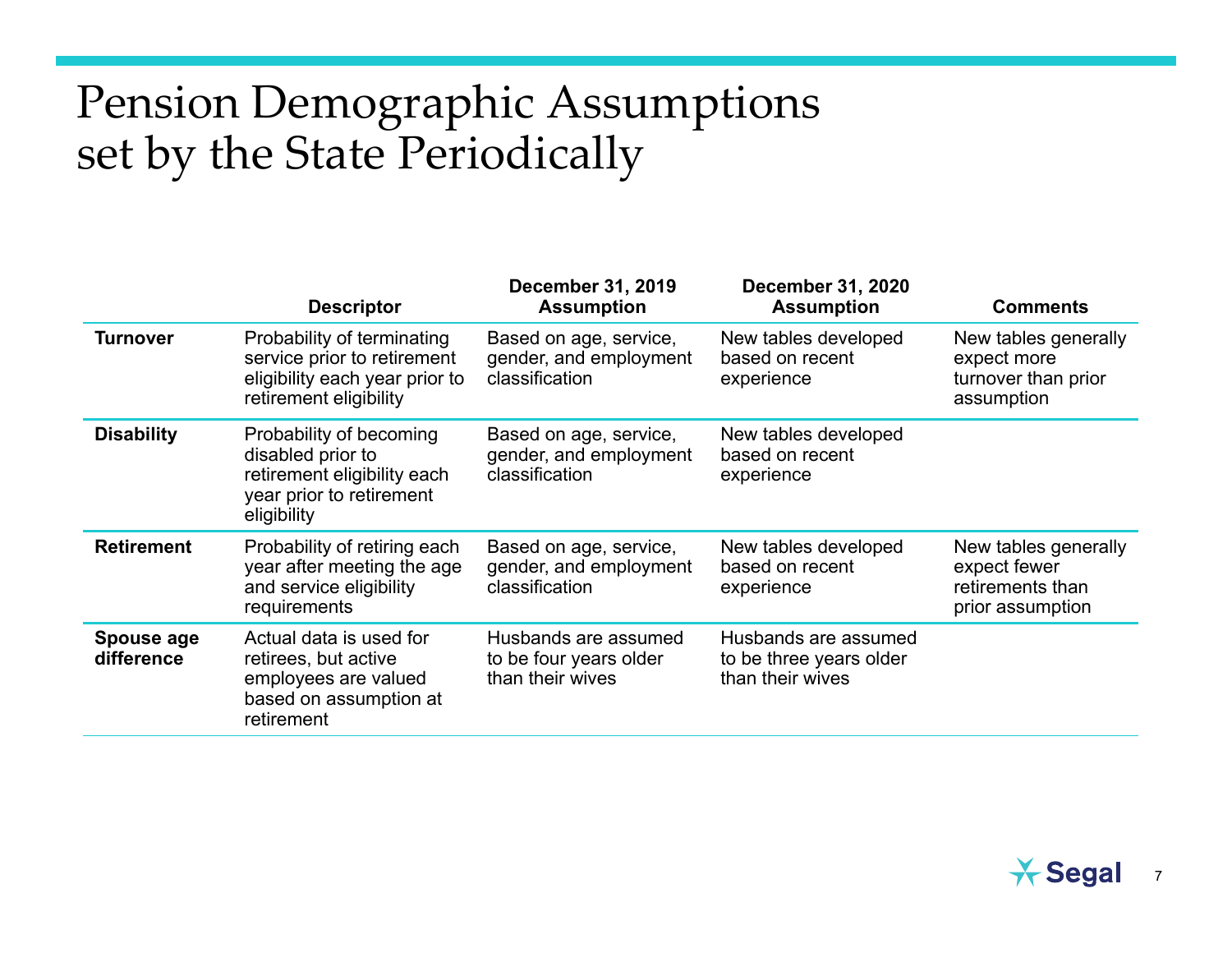# Assumptions set by the Health Actuary Annually

|                           | <b>Descriptor</b>                                                                                                                                                             | <b>December 31, 2019</b><br><b>Assumption</b>                                                                                        | <b>December 31, 2020</b><br><b>Assumption</b>                                                                      | <b>Comments</b>                                                                                             |
|---------------------------|-------------------------------------------------------------------------------------------------------------------------------------------------------------------------------|--------------------------------------------------------------------------------------------------------------------------------------|--------------------------------------------------------------------------------------------------------------------|-------------------------------------------------------------------------------------------------------------|
| <b>Substantive Plan</b>   | Plan documents, SPDs,<br>Notices, Ordinances, Past<br><b>Practices and Public Law</b><br>that describe the benefits<br>due and that are expected<br>to be due to participants | Detailed in the<br>valuation report                                                                                                  | Same process as<br>last year                                                                                       | Reviewed by the<br><b>State</b><br>Also includes current<br>retiree contributions<br>$(2021 \text{ rates})$ |
| <b>Plan Changes</b>       | Change in plan terms must<br>be recognized immediately<br>in OPEB expense under<br>GASB 75                                                                                    | Plan changes as of<br>January 1, 2021 were<br>known at the time of<br>the valuation, and<br>were reflected in last<br>year's results | Plan changes as of<br>January 1, 2022<br>known at this time<br>(no material impact<br>expected on claims<br>costs) |                                                                                                             |
| <b>Claims Cost Rates</b>  | Derivation of the average<br>expected rates for each<br>coverage                                                                                                              | Separate rates for<br>Non-Medicare (70/30,<br>80/20) and Medicare<br>(70/30, MA Base, MA<br>Enhanced)                                | Being developed                                                                                                    |                                                                                                             |
| <b>Medicare Advantage</b> | Fully insured rates<br>guaranteed for five years<br>effective January 1, 2021                                                                                                 | Incorporate rate<br>guarantee, and<br>projected premiums in<br>2026 and beyond                                                       | No change                                                                                                          |                                                                                                             |

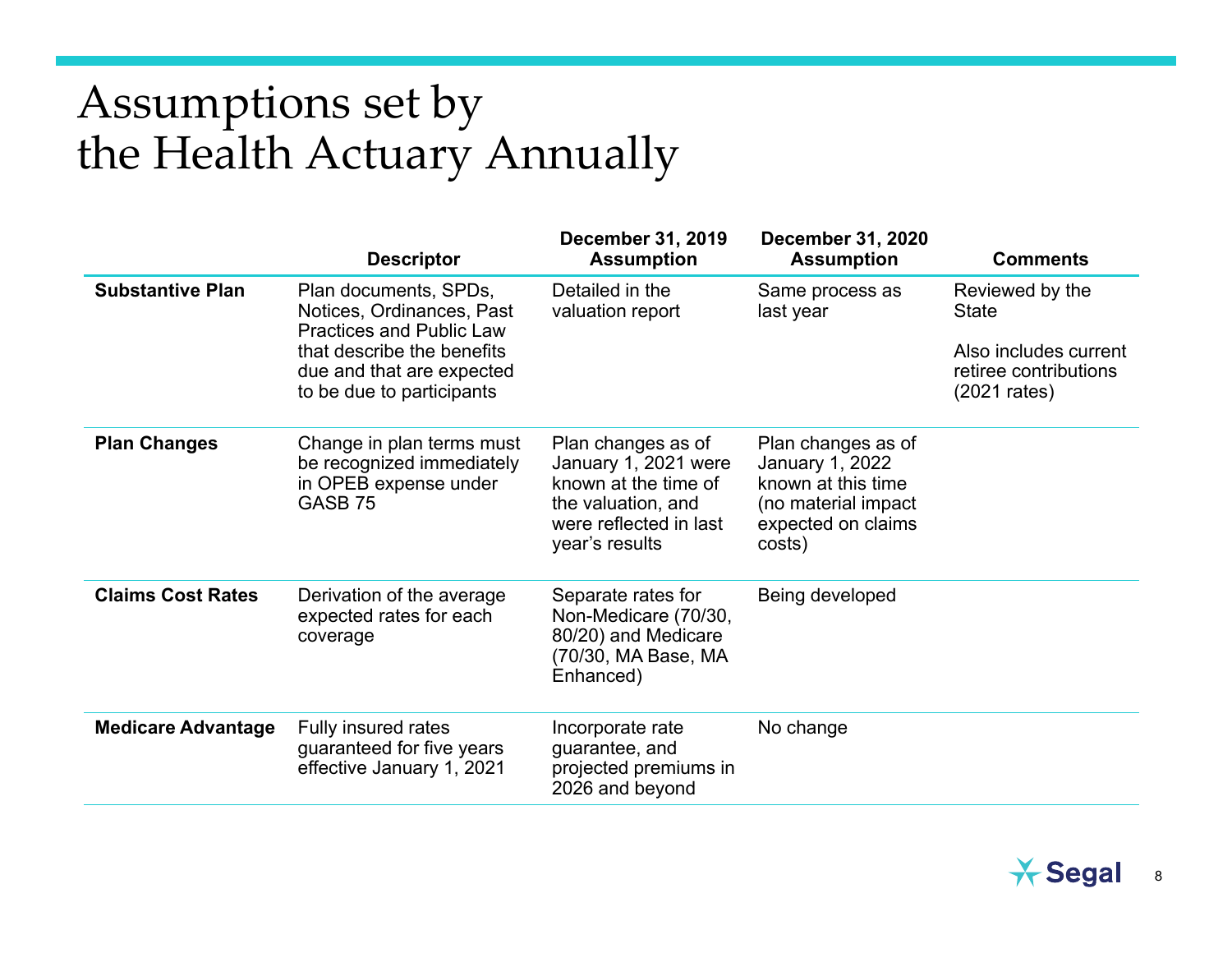# Assumptions set by the Health Actuary Annually

|                                               | <b>Descriptor</b>                                                                                                     | <b>December 31, 2019</b><br><b>Assumption</b>                                          | <b>December 31, 2020</b><br><b>Assumption</b>             | <b>Comments</b>                                                                             |
|-----------------------------------------------|-----------------------------------------------------------------------------------------------------------------------|----------------------------------------------------------------------------------------|-----------------------------------------------------------|---------------------------------------------------------------------------------------------|
| <b>Short Term</b><br><b>Health Trend</b>      | The expected increases in health<br>care costs                                                                        | Separate trends for<br>Medical, Rx, MA<br>Plans, Retiree<br>Contributions and<br>Admin | Being developed                                           | Short-term trends<br>will be consistent<br>with Q1 financial<br>projections (in<br>process) |
| <b>Participation</b><br>Rate                  | The assumed percentage of<br>active employees that retire and<br>elect to be covered under the<br>Plan                | 100% for employees,<br>10% for spouses                                                 | No change                                                 |                                                                                             |
| <b>Migration</b><br><b>Assumption</b>         | The assumed movement of<br>participants between plans                                                                 | See next slide                                                                         | See next slide                                            |                                                                                             |
| <b>Tobacco</b><br><b>Attestation</b>          | Different retiree contributions<br>apply for those in 80/20 Plan<br>based on completing attestation<br>of tobacco use | 98.5% of participants<br>in 80/20 Plan<br>assumed to complete<br>attestation           | Will be updated<br>consistent with Q1<br>financial model. |                                                                                             |
| <b>Administrative</b><br><b>Expense Rates</b> | Separate from the expenses<br>included in<br>the premiums, applies<br>to self-funded plans                            | Per participant<br>expenses (retiree and<br>spouses) calculated                        | Being developed                                           | <b>Reflects TPA fees</b><br>effective January 1,<br>2022                                    |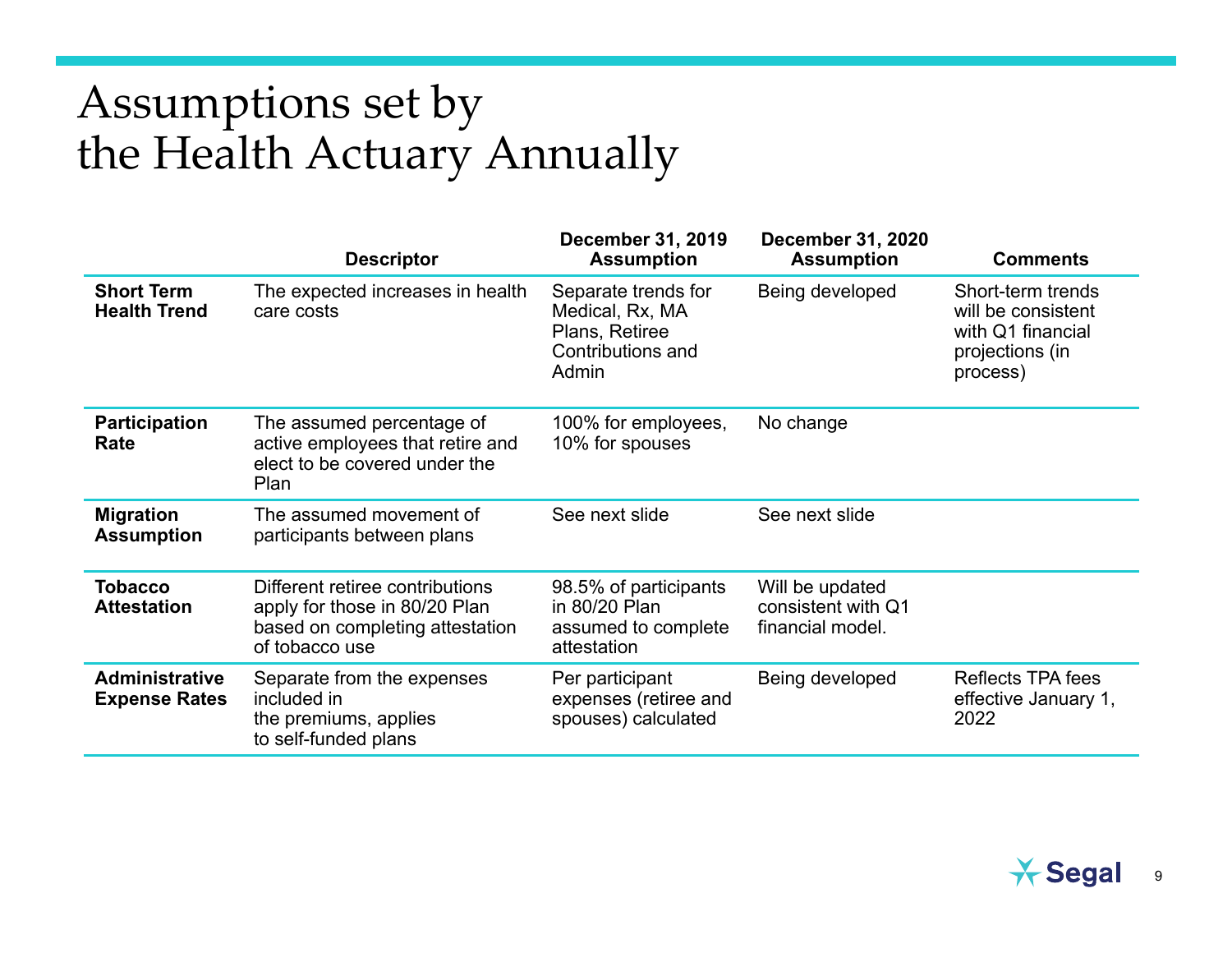# Assumptions set by the Health Actuary Annually

#### **Migration Assumption**

#### 2019 Valuation

|                             | 2020  | 2021  | 2022  | $2023+$ |
|-----------------------------|-------|-------|-------|---------|
| <b>Non-Medicare Retiree</b> |       |       |       |         |
| 70/30 Plan                  | 53.2% | 52.1% | 51.1% | 50.0%   |
| 80/20 Plan                  | 46.8% | 47.9% | 48.9% | 50.0%   |
| <b>Medicare Retiree</b>     |       |       |       |         |
| 70/30 Plan                  | 15.6% | 14.4% | 13.2% | 12.0%   |
| <b>MA Base</b>              | 73.2% | 74.5% | 75.7% | 77.0%   |
| <b>MA Enhanced</b>          | 11.2% | 11.1% | 11.1% | 11.0%   |

#### 2020 Valuation

- Migration based on assumptions used for financial projections
- Q1 2021 Financial update still in progress
- Q4 2020 Financials showed increase in Non-Medicare 70/30 plan participation and decrease in Medicare Advantage plan participation, based on open enrollment

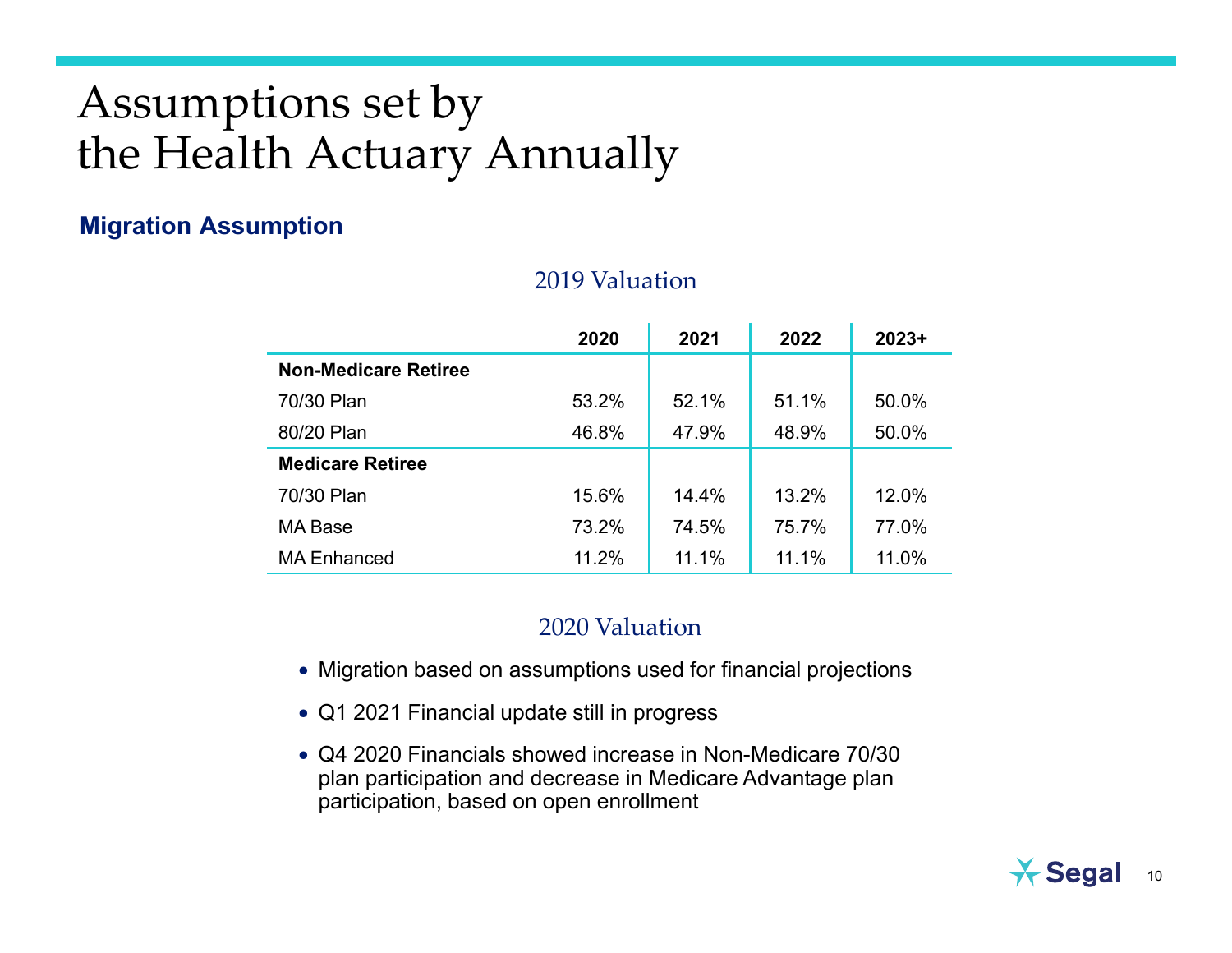# Assumptions set by the Health Actuary Periodically

|                                        | <b>Descriptor</b>                                                                                                                                                                                                                                                                                                                                                        | <b>December 31, 2019</b><br><b>Assumption</b> | <b>December 31, 2020</b><br><b>Assumption</b> | <b>Comments</b> |
|----------------------------------------|--------------------------------------------------------------------------------------------------------------------------------------------------------------------------------------------------------------------------------------------------------------------------------------------------------------------------------------------------------------------------|-----------------------------------------------|-----------------------------------------------|-----------------|
| <b>Ultimate Health</b><br><b>Trend</b> | The final entry in the<br>Health Trend that is<br>projected for 80+ years<br>This is the expectation for<br>US medical spending in<br>general. Components:<br>Inflation<br>$\bullet$<br><b>Historic measures</b><br>$\bullet$<br>(excess of health care<br>increases over CPI)<br>Limiting factor that<br>medical expenses will<br>flatten out as a<br>percentage of GDP | 5.00%                                         | No change                                     |                 |
| <b>Medicare Eligibility</b>            | Some hires prior to 1988<br>were not required to be<br>covered under Medicare,<br>resulting in larger over<br>age 65 claims                                                                                                                                                                                                                                              | 100% eligible                                 | No change                                     |                 |
| <b>Morbidity</b>                       | A required process of<br>allocating average claims<br>to each age and gender                                                                                                                                                                                                                                                                                             | <b>Segal Standard Table</b>                   | No change                                     |                 |
|                                        |                                                                                                                                                                                                                                                                                                                                                                          |                                               |                                               |                 |

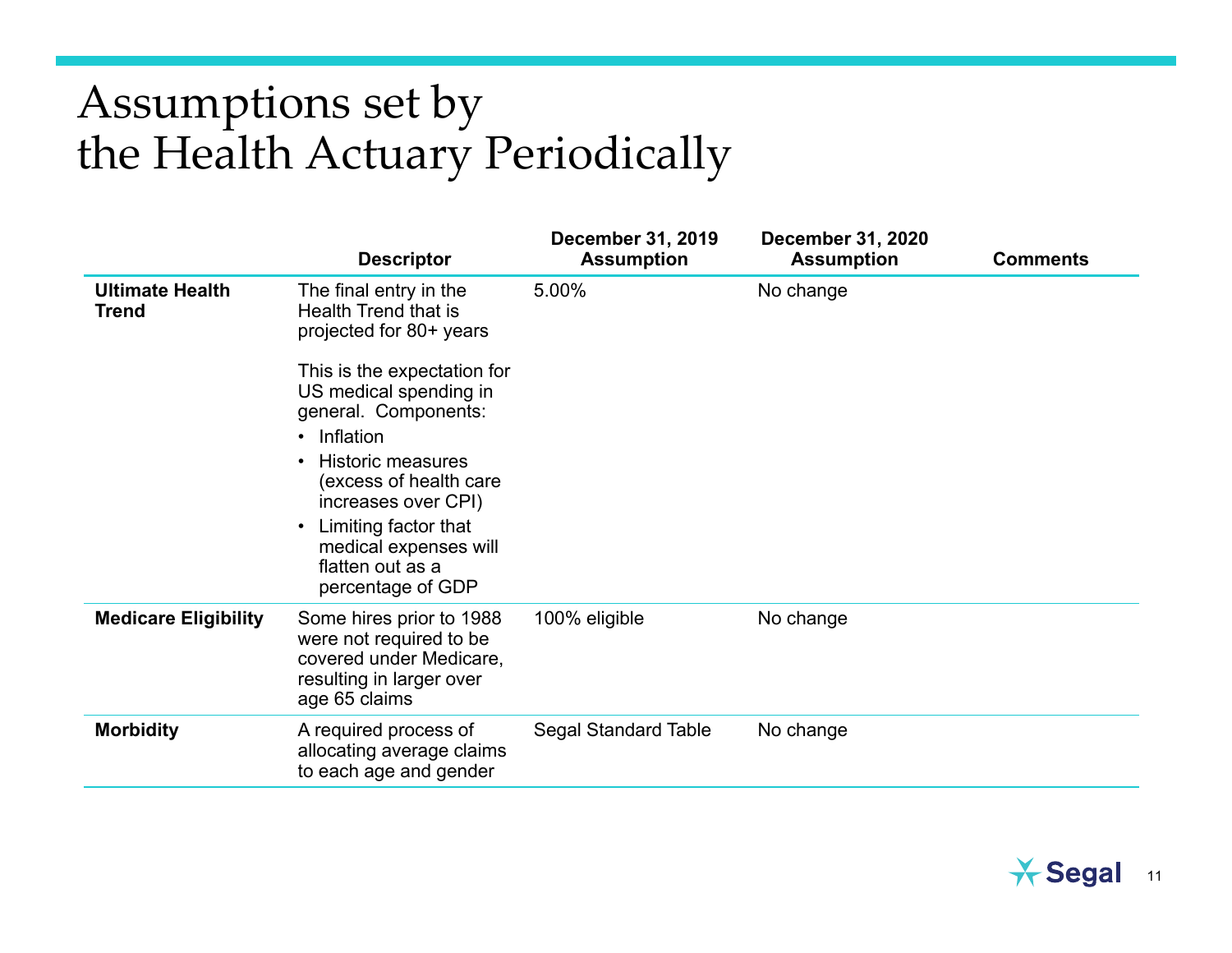## GASB 74/75 Assumptions/Methods for Accounting

|                                                                                | <b>Descriptor</b>                                                                                                                                                                                     | <b>December 31, 2019</b><br><b>Assumption</b>                 | <b>December 31, 2020</b><br><b>Assumption</b>                                                 | <b>Comments</b>                                                                                                                                                |
|--------------------------------------------------------------------------------|-------------------------------------------------------------------------------------------------------------------------------------------------------------------------------------------------------|---------------------------------------------------------------|-----------------------------------------------------------------------------------------------|----------------------------------------------------------------------------------------------------------------------------------------------------------------|
| <b>Actuarial Cost</b><br><b>Method</b>                                         | Basis for assigning costs<br>accruals to active<br>employees                                                                                                                                          | <b>Entry Age Normal</b><br>Level Percentage of Pay            | No Change                                                                                     | No choice, prescribed<br>by GASB 74/75                                                                                                                         |
| <b>Discount Rate</b>                                                           | The rate used to discount<br>future projected benefit<br>payments to the<br>valuation date                                                                                                            | 3.50% as of June 30, 2019<br>and 2.21% as of June 30,<br>2020 | 2.21% as of June 30,<br>2020, and market rate<br>as of June 30, 2021<br>(as required by GASB) | No choice (for<br>unfunded plans),<br>prescribed by GASB<br>74/75                                                                                              |
|                                                                                | 20-year, general<br>obligation, municipal<br>bond index rate as of the<br>Measurement Date,<br>unless pre-funding, in<br>which case that same<br>rate is blended with the<br>long-term rate of return |                                                               |                                                                                               | This assumption has<br>significant impact on<br>the liability calculation<br>- as the rates move<br>downward, the liability<br>will increase<br>See next slide |
| <b>Expense</b><br><b>Methodology</b>                                           | The development of the<br><b>OPEB Cost from the</b><br>benefit liabilities and<br>assets                                                                                                              | <b>GASB 75 Basis</b>                                          | No Change                                                                                     | No choice, prescribed<br>by GASB 75                                                                                                                            |
| <b>Allocation of Expense</b><br>to Contributing<br><b>Employers (Agencies)</b> | The basis the OPEB<br>expense is allocated to<br>contributing divisions.                                                                                                                              | Based on the Present Value<br>of Future Salaries              | No Change                                                                                     | Consistent with the<br>pension plans<br>methodology. The<br>Cost Method is a level<br>percent of salary cost<br>method, which led to<br>this basis.            |

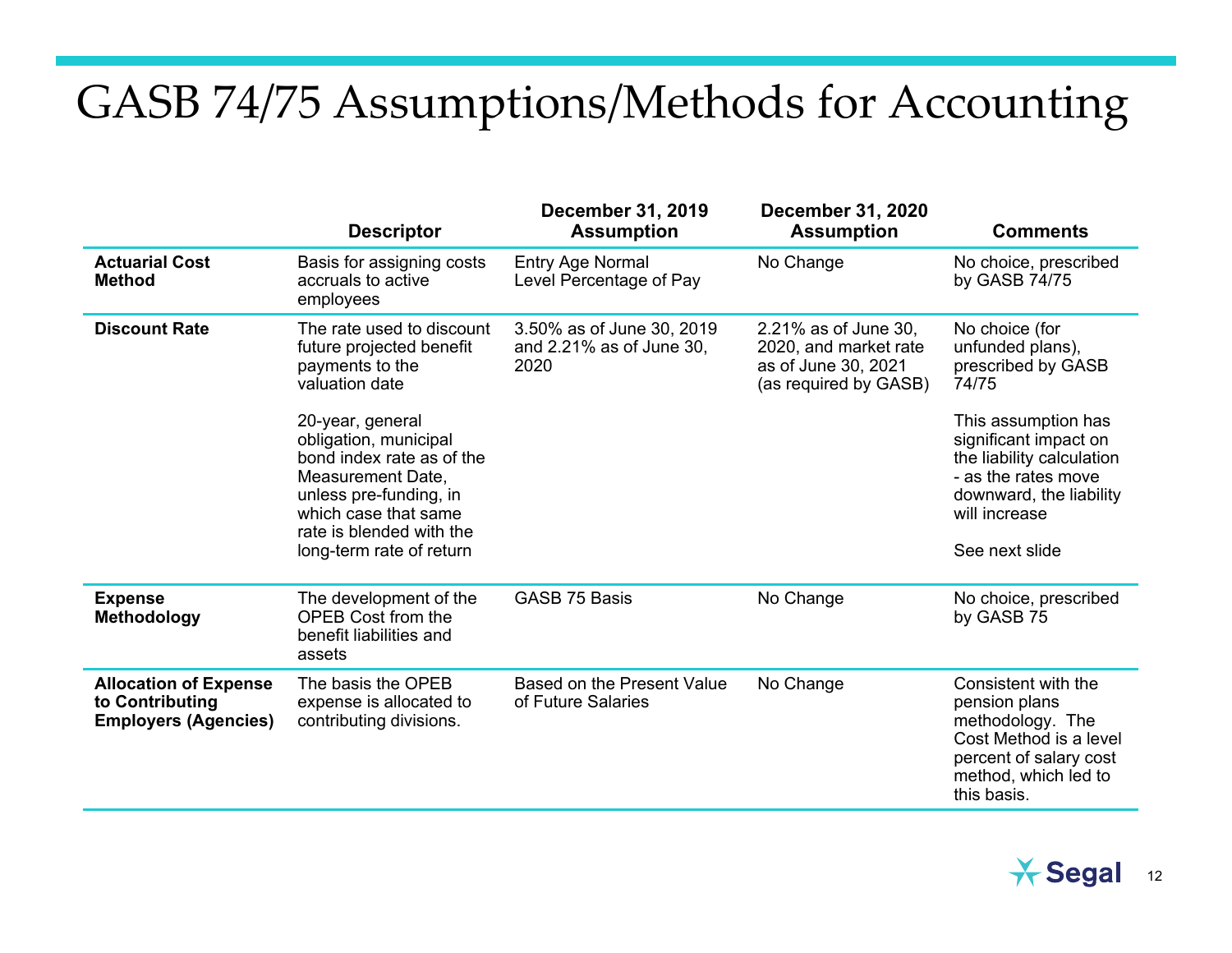#### Discount Rate

- As noted on prior slide, GASB mandates use of a municipal bond index rate for calculating the Net OPEB Liability of an unfunded ('pay-as-you-go") plan
- Traditionally, the State's OPEB plan has been essentially pay-as-you-go
	- General Assembly sets appropriation for each year to be slightly higher than expected expenses
	- RHBTF maintained reserve balance of approximately 1.0 to 1.5 years of expenses
- At end of FY 2020, \$475.2 million was transferred from Public Employees Health Benefits Fund to RHBTF
	- As a result, assets at June 30, 2020, were almost 2.0 years of 2020 benefit payments
	- No future transfers are assumed to occur
- If additional funding begins to happen regularly, at some point we should consider a "blended" discount rate
	- "Blend" is between the bond index rate and the long-term expected rate of return on plan assets
	- Perform "depletion analysis" to determine crossover point when bond rate begins to apply
- When would we consider a blended rate?
	- Are contribution amounts established by statute?
	- Is there a formal, written policy describing how contributions are made?
	- Should consider five-year contribution history as key indicator of future contributions and reflect other known events
	- If contributions are not established by statute and there is no formal policy, generally you can use some form of average of contributions over last five years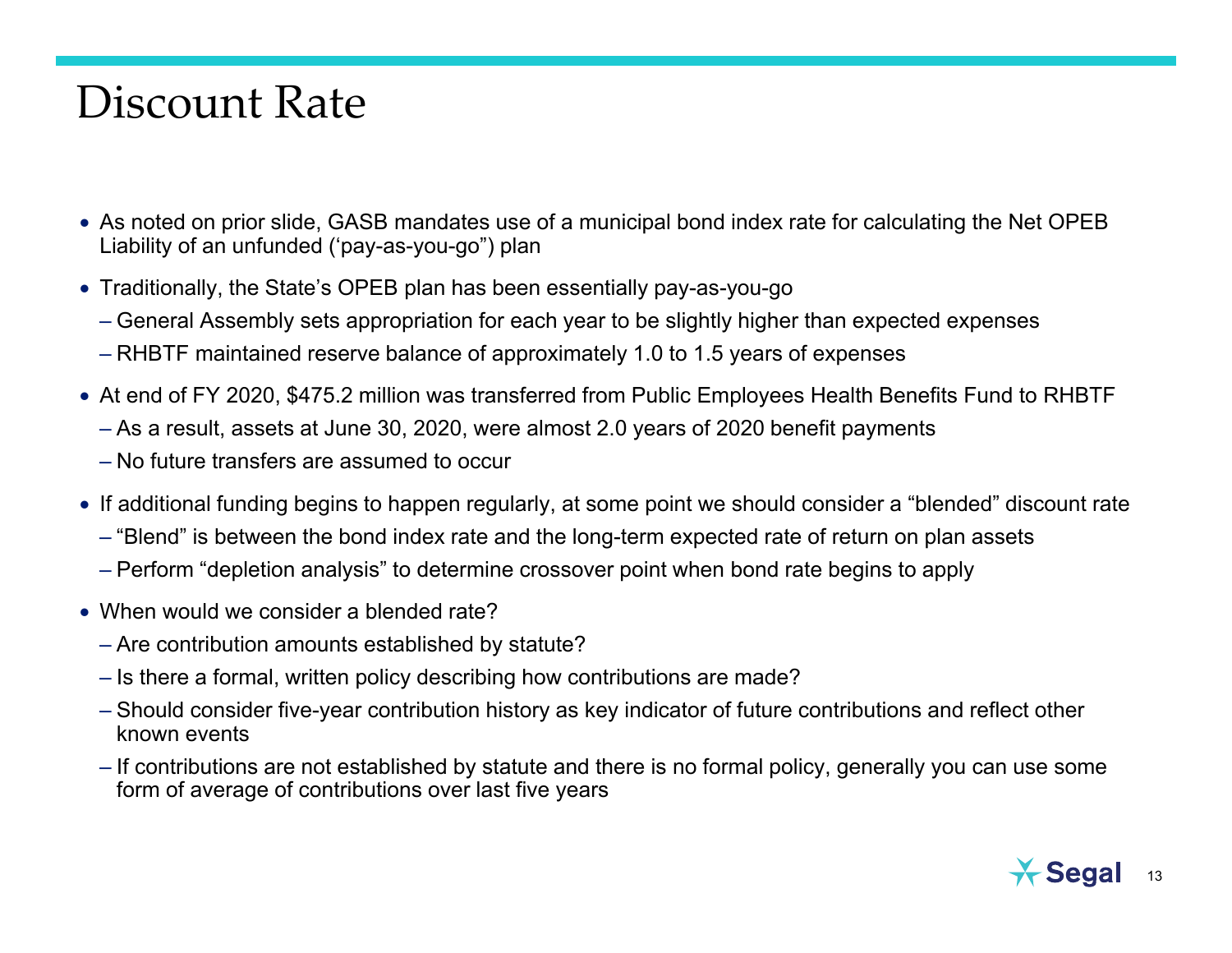# Assumptions/Methods for Funding

Generally, the Actuarially Determined Contribution is the annual accrual (Normal Cost), plus a recognition of the unfunded liability, plus an adjustment for timing.

|                                             | <b>Descriptor</b>                                                                              | <b>December 31, 2019</b><br><b>Assumption</b>     | <b>December 31, 2020</b><br><b>Assumption</b>     | <b>Comments</b>                                                                           |
|---------------------------------------------|------------------------------------------------------------------------------------------------|---------------------------------------------------|---------------------------------------------------|-------------------------------------------------------------------------------------------|
| <b>Actuarial Cost</b><br><b>Method</b>      | Basis for assigning costs<br>accruals to active<br>employees                                   | <b>Entry Age Level Percent</b><br>of Payroll      | <b>Entry Age Level Percent</b><br>of Payroll      | Could consider other<br>cost methods if plan<br>were actually prefunded                   |
| <b>Discount Rate</b>                        | The rate used to<br>discount future projected<br>benefit payments to the<br>valuation date     | GASB 74/75 discount<br>rate as of fiscal year end | GASB 74/75 discount<br>rate as of fiscal year end | Could consider using<br>long-term return<br>assumption if plan were<br>actually prefunded |
| Amortization<br>Methodology                 | Method for recognizing<br>the unfunded liability                                               | 30-year, open, level<br>percent of pay            | 30-year, open, level<br>percent of pay            | Could consider a closed<br>funding period if plan<br>were actually prefunded              |
| <b>Projecting to</b><br><b>Future Years</b> | ADEC is not calculated<br>on a projected basis<br>since there is no funding<br>policy in place | Calculated the ADEC<br>for fiscal 2020            | Calculated the ADEC<br>for fiscal 2021            |                                                                                           |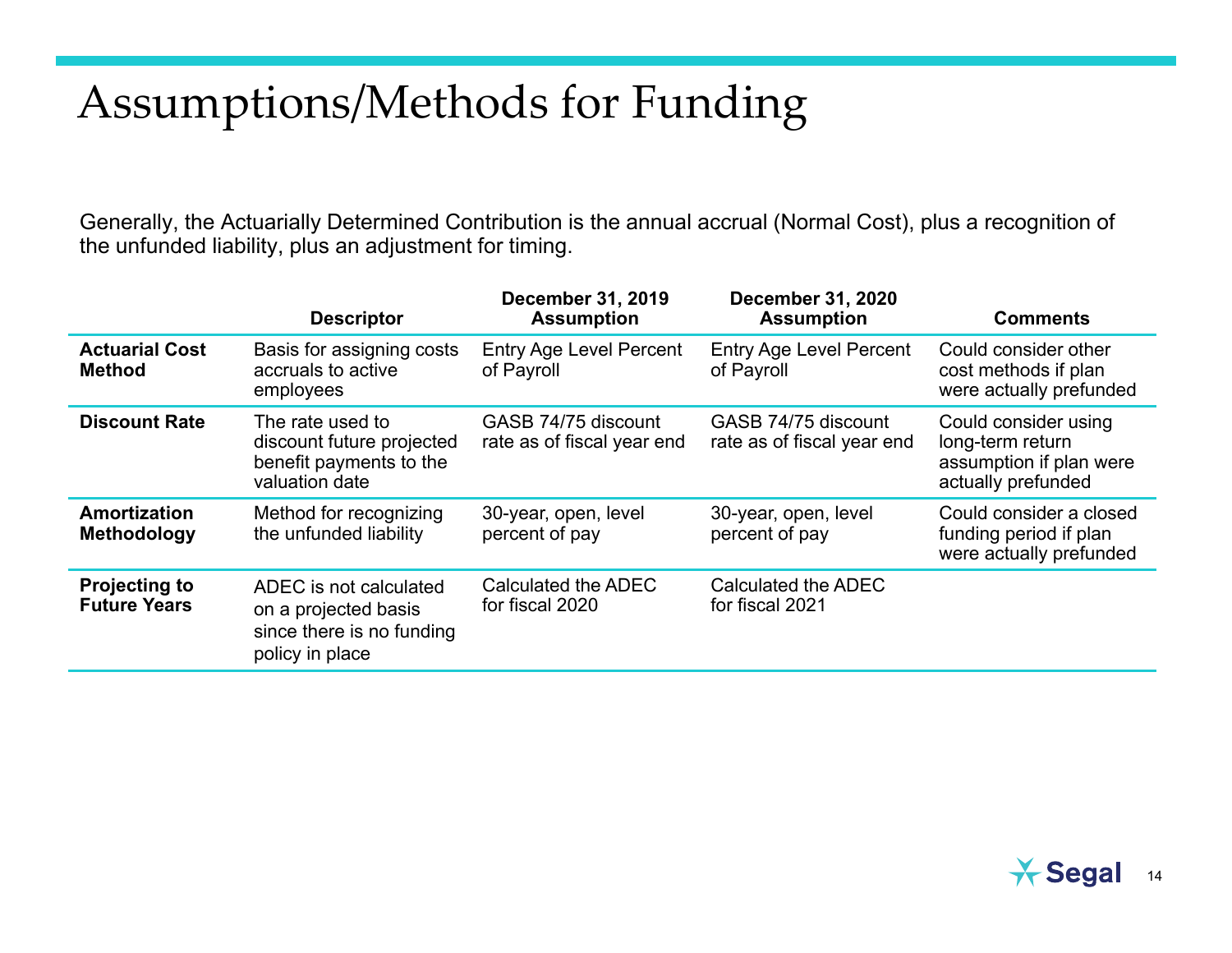#### Other Items and Committee Concerns

- Questions or concerns from previous valuations of which Segal should be aware
- Other State changes or directions that need to be reflected in this valuation





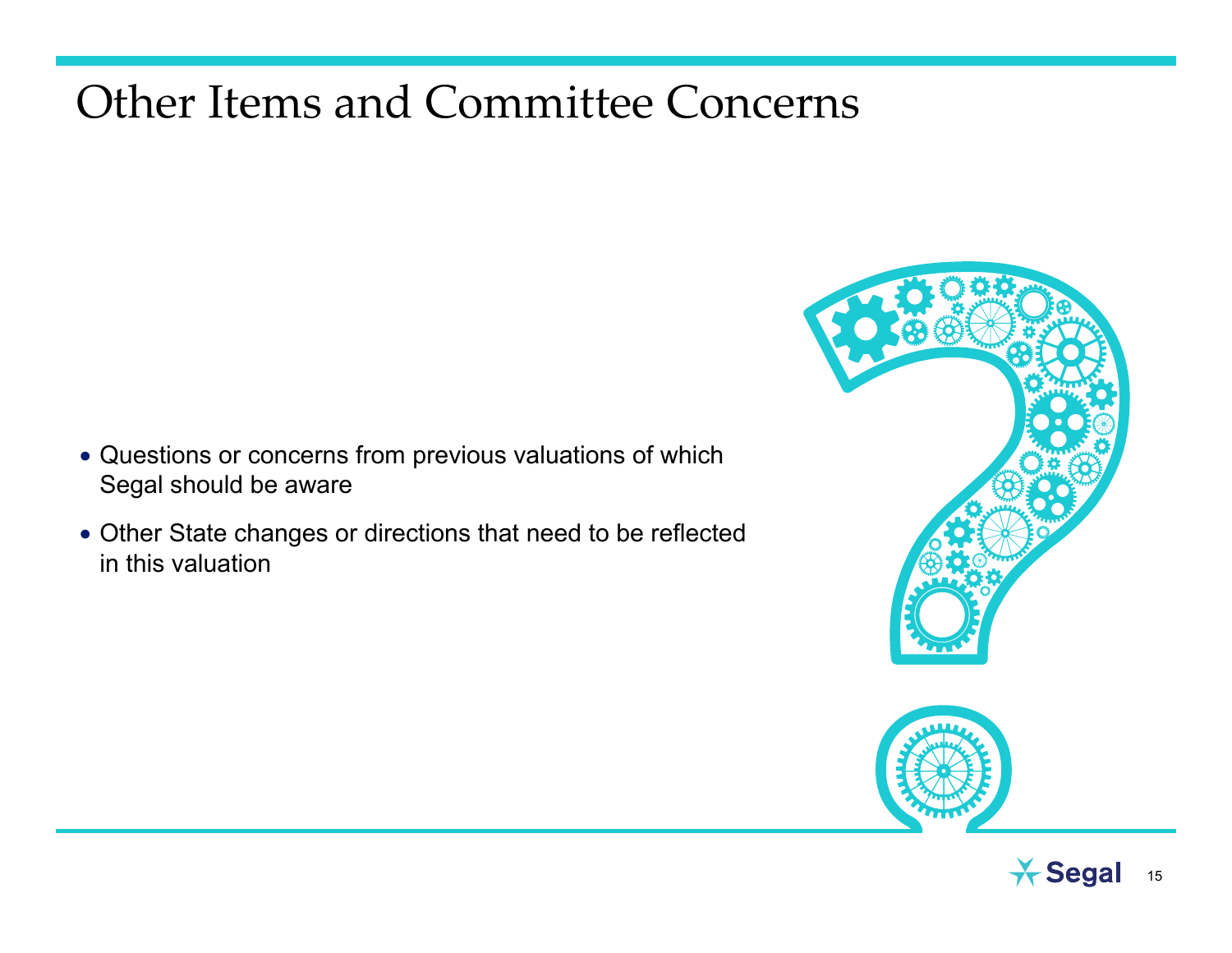# Proposed 2021 Process and High Level Timeline



reasonability and changes from prior year.

#### **May 28, 2021**

State and Actuary finalize timeline and review reporting assumptions including: discount rate, trend rate, inflation rate and payroll growth

\* FOD is simultaneously verifying the GASB 75 Report and Allocation Tables as well as other Reports (i.e., DIPNC, CDBP, etc) for the CAFR from December to February. It could be possible that FOD provides feedback to the actuary prior to 2/15/2022 where FOD would expect a final GASB Report and Allocation Tables within 2 weeks of the final comments.